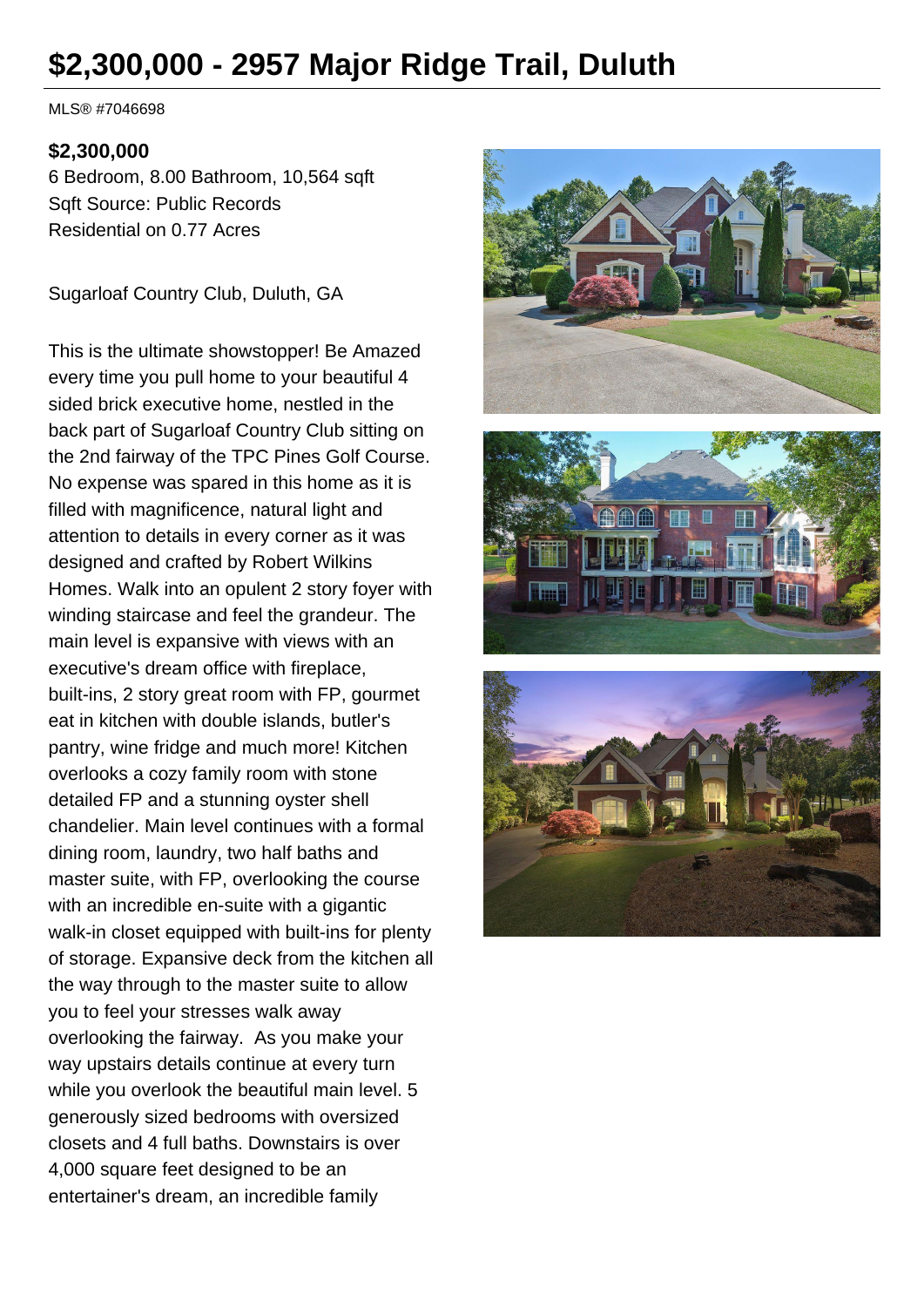hangout space or a perfect multigenerational set up. Lower level has several large entertaining spaces including a family den with the 5th FP, wine storage, theatre room, gym, billiard room and a full bath. The bar area will be the envy of your guests. Downstairs also includes a fully equipped kitchen.

Built in 2001

# **Essential Information**

| MLS@#              | 7046698                        |
|--------------------|--------------------------------|
| Price              | \$2,300,000                    |
| Bedrooms           | 6                              |
| <b>Bathrooms</b>   | 8.00                           |
| <b>Full Baths</b>  | 6                              |
| Half Baths         | 2                              |
| Square Footage     | 10,564                         |
| <b>SqFt Source</b> | <b>Public Records</b>          |
| Acres              | 0.77                           |
| <b>Year Built</b>  | 2001                           |
| <b>Type</b>        | Residential                    |
| Sub-Type           | <b>Single Family Residence</b> |
| <b>Style</b>       | Traditional                    |
| Status             | Pending                        |

# **Community Information**

| Address      | 2957 Major Ridge Trail        |
|--------------|-------------------------------|
| Subdivision  | <b>Sugarloaf Country Club</b> |
| City         | Duluth                        |
| County       | <b>Gwinnett</b>               |
| <b>State</b> | GA                            |
| Zip Code     | 30097                         |

# **Amenities**

| <b>Utilities</b>      | Cable Available, Electricity Available, Natural Gas Available, Sewer |
|-----------------------|----------------------------------------------------------------------|
|                       | Available, Water Available                                           |
| <b>Parking Spaces</b> | -3                                                                   |
| Parking               | Attached, Driveway, Garage, Kitchen Level, Garage Faces Side, Level  |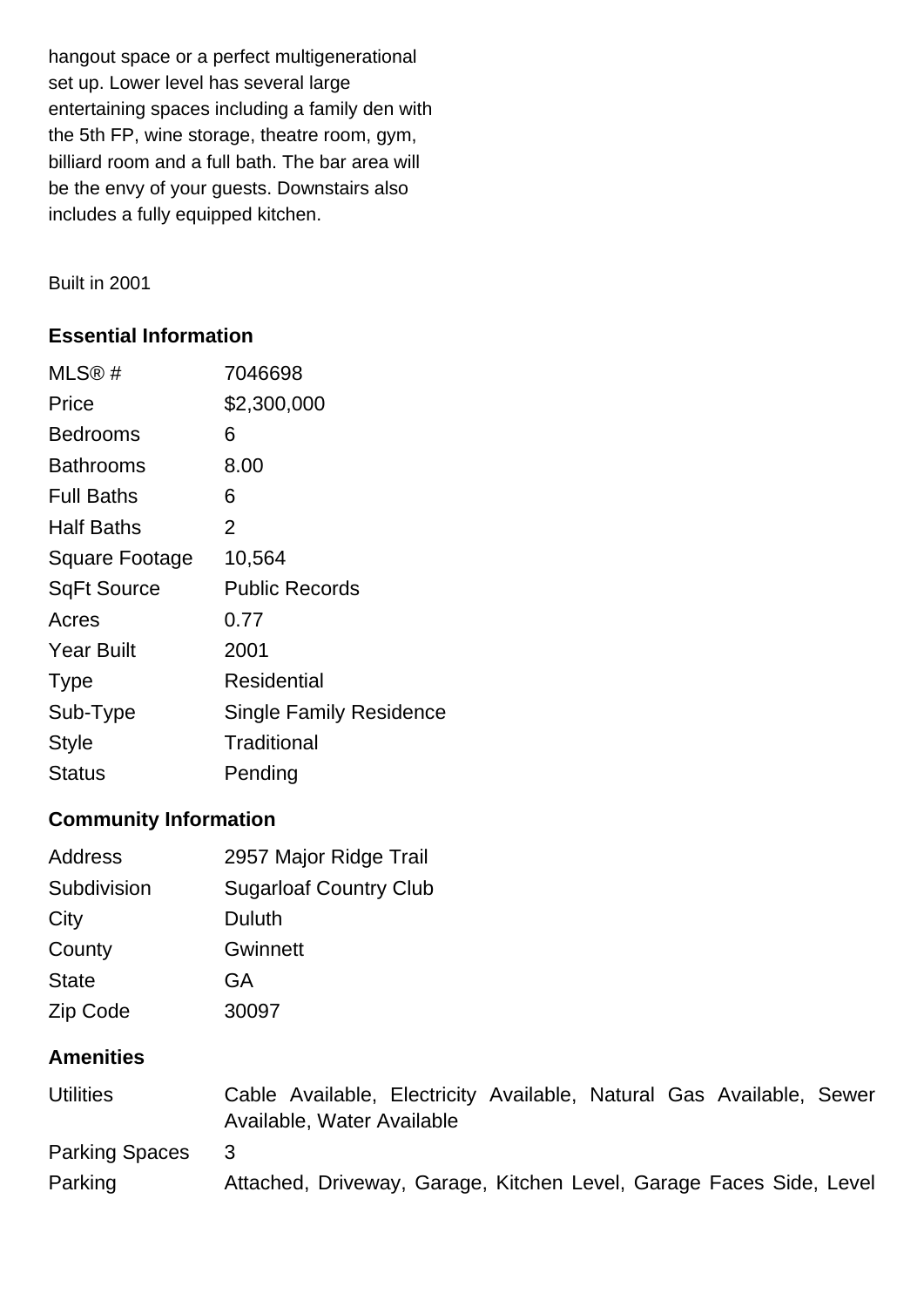|                           | <b>Driveway</b>                                                                                                                                                                                                                   |  |  |
|---------------------------|-----------------------------------------------------------------------------------------------------------------------------------------------------------------------------------------------------------------------------------|--|--|
| # of Garages              | 3                                                                                                                                                                                                                                 |  |  |
| View                      | <b>Golf Course</b>                                                                                                                                                                                                                |  |  |
| Waterfront                | <b>None</b>                                                                                                                                                                                                                       |  |  |
| Pool                      | <b>None</b>                                                                                                                                                                                                                       |  |  |
| <b>Interior</b>           |                                                                                                                                                                                                                                   |  |  |
| <b>Interior Features</b>  | Bookcases, Cathedral Ceiling(s), Coffered Ceiling(s), Double Vanity,<br>Entrance Foyer 2 Story, High Ceilings 10 ft Lower, High Ceilings 10 ft<br>Main, High Ceilings 10 ft Upper, Tray Ceiling(s), Walk-In Closet(s), Wet<br>Bar |  |  |
| Appliances                | Double Oven, Dishwasher, Disposal, Gas Cooktop, Electric Oven, Gas<br>Water Heater, Microwave, Refrigerator                                                                                                                       |  |  |
| Heating                   | Forced Air, Natural Gas                                                                                                                                                                                                           |  |  |
| Cooling                   | <b>Central Air</b>                                                                                                                                                                                                                |  |  |
| Fireplace                 | Yes                                                                                                                                                                                                                               |  |  |
| # of Fireplaces           | 5                                                                                                                                                                                                                                 |  |  |
| <b>Fireplaces</b>         | Family Room, Gas Starter, Keeping Room, Living Room, Master<br><b>Bedroom</b>                                                                                                                                                     |  |  |
| <b>Stories</b>            | Two                                                                                                                                                                                                                               |  |  |
| <b>Exterior</b>           |                                                                                                                                                                                                                                   |  |  |
| <b>Exterior Features</b>  | Private Yard, Private Front Entry, Private Rear Entry                                                                                                                                                                             |  |  |
| Lot Description           | Back Yard, Cul-De-Sac, Front Yard, Landscaped, Level, On Golf Course                                                                                                                                                              |  |  |
| Windows                   | <b>None</b>                                                                                                                                                                                                                       |  |  |
| Roof                      | Composition                                                                                                                                                                                                                       |  |  |
| Construction              | <b>Brick 4 Sides</b>                                                                                                                                                                                                              |  |  |
| <b>School Information</b> |                                                                                                                                                                                                                                   |  |  |
| Flementary Mason          |                                                                                                                                                                                                                                   |  |  |

| Elementary | Mason           |
|------------|-----------------|
| Middle     | Hull            |
| High       | Peachtree Ridge |

# **Listing Details**

**FMLS** 

Listed By: Mark Spain Real Estate

Listings on this website come from the FMLS IDX Compilation and may be held by brokerage firms other than the owner of this website. The listing brokerage is identified in any listing details. Information is deemed reliable but is not guaranteed. If you believe any FMLS listing contains material that infringes your copyrighted work, please click here to review our DMCA policy and learn how to submit a takedown request. © 2022 FMLS

For issues regarding this website (and/or listing search engine, as applicable) please contact Real Estate Webmasters -